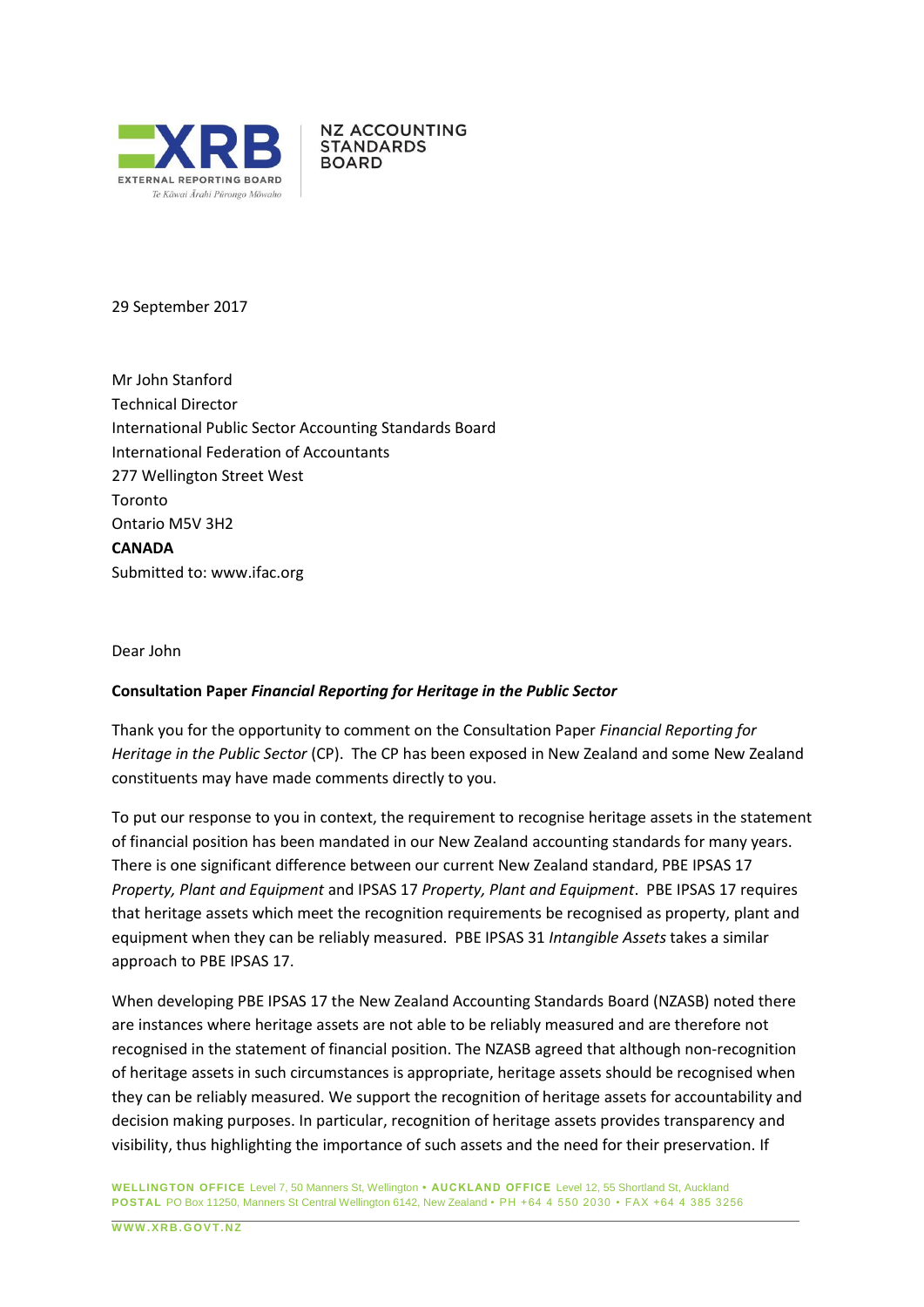heritage assets do not fulfil the recognition criteria, we still support the provision of information and good disclosure about them in the financial statements.

We note that, notwithstanding the measurement challenges for heritage items, many New Zealand public benefit entities, both in the public sector and not-for-profit sector, have managed to establish values for financial reporting purposes under PBE IPSAS 17.

However, the unique characteristics of Māori heritage items in New Zealand can mean that attributing a financial value can be particularly challenging when applying the recognition and measurement principles for accounting purposes. The Māori people view themselves as custodians of Māori heritage for past, present and future generations. This is different to the one-dimensional concept of control by a reporting entity that is the accounting concept. Although a Māori heritage item may reside in a museum, "ownership" is still usually attributed to the Māori people. In the context of Māori guardianship, the Māori people consider attributing any monetary value to an item of Māori heritage unnecessary and in many cases, disrespectful.

We have considered these Māori heritage matters in formulating our response to you. We note that other jurisdictions may also face challenges associated with the recognition and measurement of culturally sensitive items where the societal group responsible for such items see themselves as guardians rather than "owners". Therefore, we have included comments on these challenges and the need to consider different forms of guardianships and ownership of heritage in financial reporting. In particular, we emphasise the need for good guidance on disclosure, either in the notes or in other reports, when appropriate financial values cannot be determined.

Despite our broad support for many of the proposals in the CP we disagree with the suggestion that, in some situations, heritage assets could initially be recognised at a nominal cost of one currency unit. Our outreach provided a unanimous view from constituents, which the NZASB concurs with, that the nominal cost of one currency unit is not an appropriate measurement basis for heritage assets. This approach would not promote consistent measurement practices and would most likely be perceived as offensive and culturally insensitive, given the New Zealand view of heritage.

We acknowledge that financial statements have limitations and that valuations used for financial reporting have limitations. Financial statements are not the sole source of information for decision making and accountability. There will be other valuations used for other purposes and a role for additional information about heritage items, possibly in the financial statements, but also in service performance information or other reports. Despite the limitations of financial statements and the measurement of items for financial reporting purposes, this does not stop us from striving for completeness in financial reporting when the recognition requirements are satisfied.

We have undertaken constituent outreach on the CP, by facilitating roundtables in Wellington, Auckland and Christchurch. We have also received three written submissions (one from a museum, one from a museum umbrella entity and one from an academic). We also understand that the New Zealand membership body, Chartered Accountants Australia New Zealand, and the Office of the Auditor-General are making submissions directly to you.

Overall, we support the proposals in the CP to develop additional guidance on the recognition and measurement of heritage items. We acknowledge that the IPSASB is at an exploratory stage in this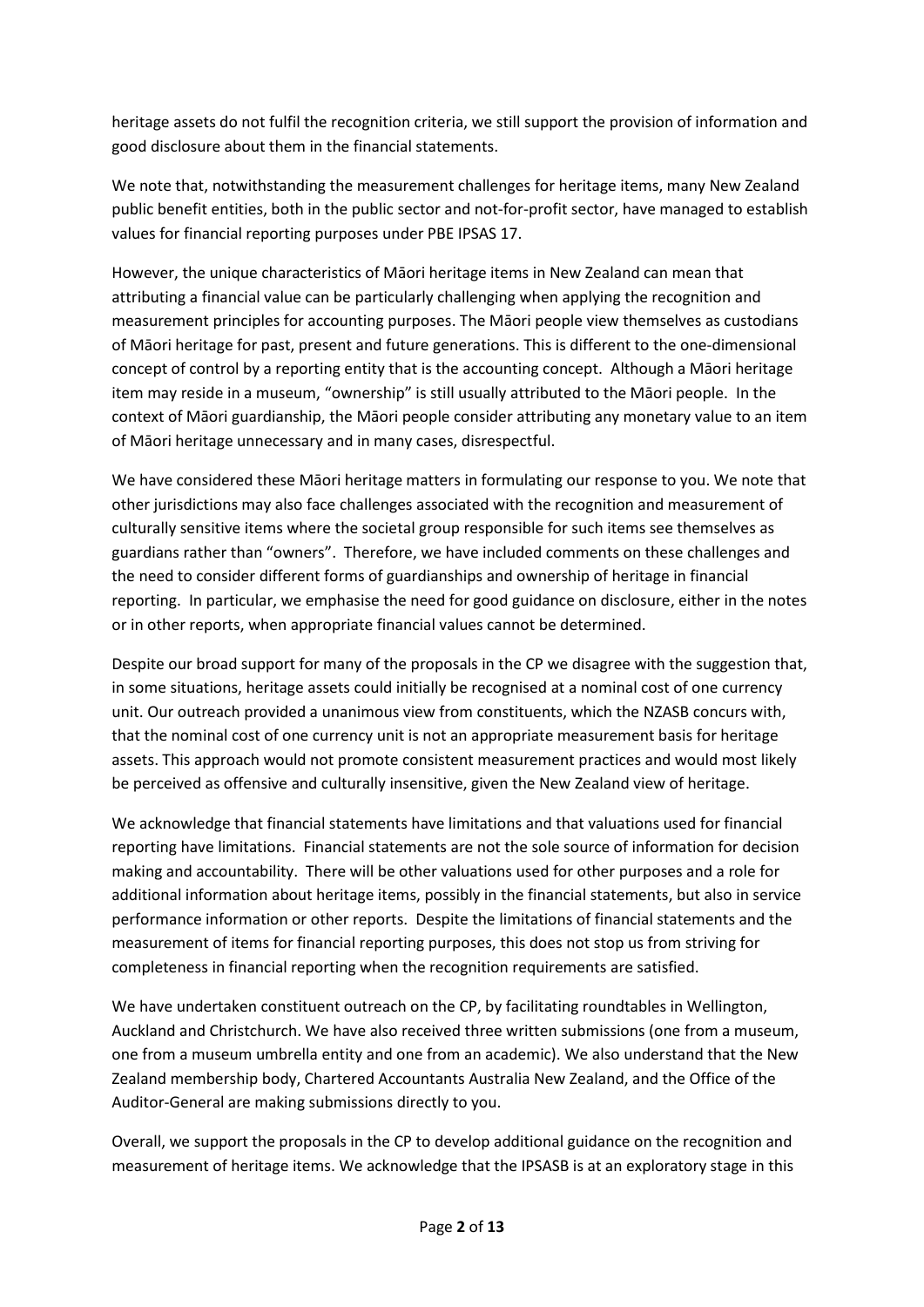project, and, at this stage, we see the development of guidance as a pragmatic way of assisting preparers in the public sector to account for heritage items.

Our recommendations and responses to the Specific Matters for Comment and Preliminary Views are set out in the Appendix to this letter. If you have any queries or require clarification of any matters in this letter, please contact Judith Pinny [\(Judith.pinny@xrb.govt.nz\)](mailto:Judith.pinny@xrb.govt.nz) or me.

Yours sincerely

KubulyCole

Kimberley Crook **Chair – New Zealand Accounting Standards Board**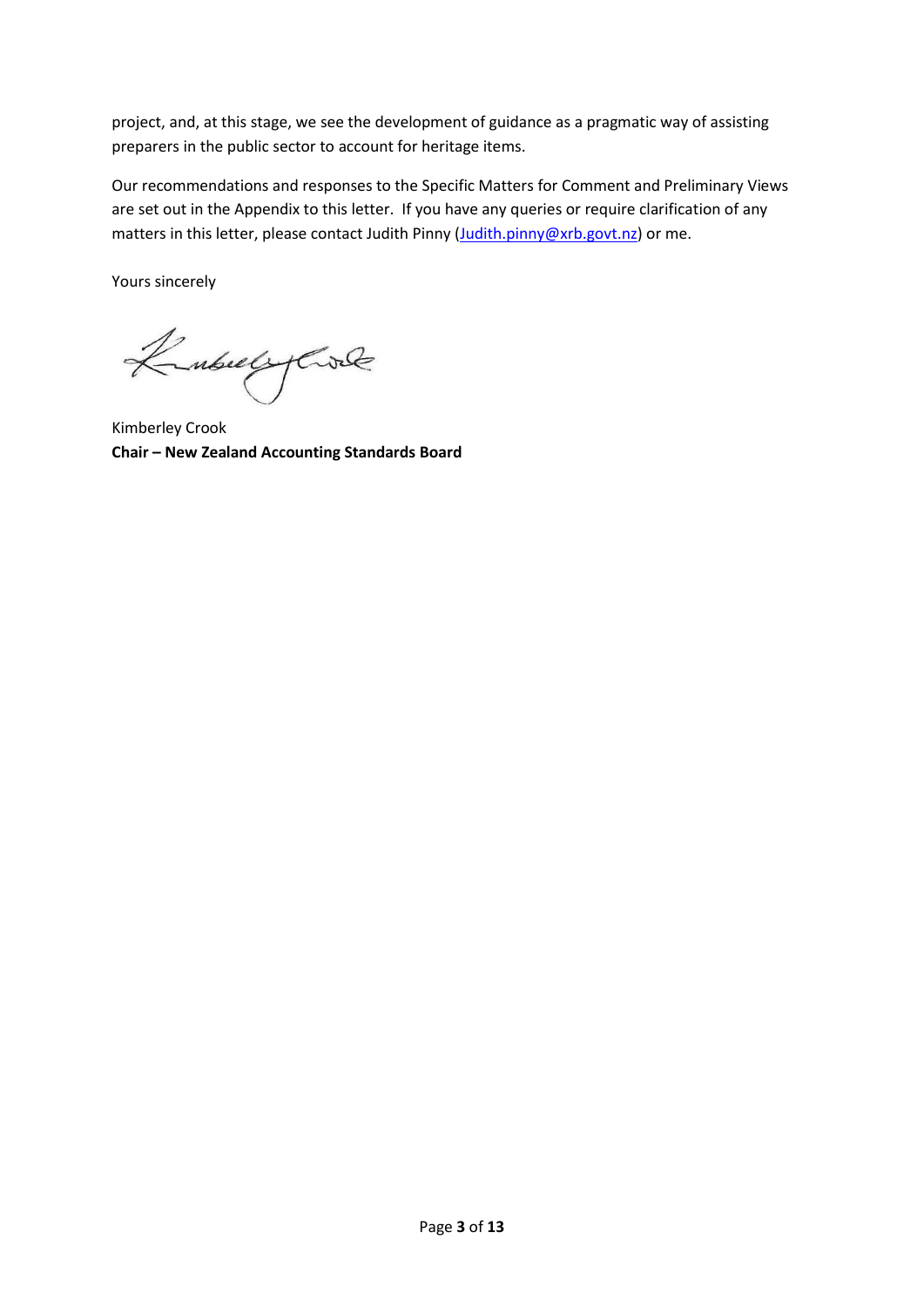# **Appendix: Responses to Specific Questions for Comment and Preliminary Views in the Consultation Paper**

### **1. Specific Matters for Comment – Chapter 1 (following paragraph 1.8)**

Do you agree the IPSASB has captured all of the characteristics of heritage items and the potential consequences for financial reporting in paragraphs 1.7 and 1.8?

If not, please give reasons and identify any additional characteristics that you consider relevant.

The NZASB agrees with the heritage item characteristics identified by the IPSASB and the areas where these characteristics might have financial reporting consequences.

We note that, although most heritage items are controlled by public sector entities, the for-profit sector also controls some heritage items. An example is corporate art collections. Consequently, we encourage the IPSASB to engage with the International Accounting Standards Board on this topic.

### **2. Preliminary View – Chapter 2.1 (following paragraph 2.11)**

For the purposes of this CP, the following description reflects the special characteristics of heritage items and distinguishes them from other phenomena for the purposes of financial reporting:

Heritage items are items that are intended to be held indefinitely and preserved for the benefit of present and future generations because of their rarity and/or significance in relation, but not limited to, their archeological, architectural, agricultural, artistic, cultural, environmental, historical, natural, scientific or technological features.

Do you agree with the IPSASB's Preliminary View? If not, please provide your reasons.

In principle, the scope of the description of heritage items appears satisfactory. We note that this is a description of all heritage items, of which those heritage items that can be recognised as assets and measured for financial reporting purposes is a subset.

We recommend that the IPSASB consider adding "social" to the description of heritage items.

Heritage New Zealand<sup>1</sup>, which has Māori<sup>2</sup> heritage and national historic landmarks within its mandate, includes aesthetic, social, and traditional values within its definition of historical and cultural heritage.<sup>3</sup> One constituent suggested that "social heritage" be added to the definition of heritage items to capture all items of heritage significance to New Zealand. The reference to "social" can reflect a wider scope than cultural features. For example, some historic vehicles are considered to have social importance due to their impact on New Zealand society, but may not necessarily be considered to have cultural importance.

We consider it important that any definition used by the IPSASB explicitly emphasise that it is for financial reporting purposes, because there are many different views internationally on what is meant by "heritage".

1

<sup>&</sup>lt;sup>1</sup> Heritage New Zealand is the New Zealand Government's expert advisor on historical and cultural heritage.

<sup>2</sup> The native people of New Zealand.

<sup>3</sup> [http://www.heritage.org.nz/resources/-/media/e0dde159aaef4d01b322f9d10d72b6ec.ashx,](http://www.heritage.org.nz/resources/-/media/e0dde159aaef4d01b322f9d10d72b6ec.ashx) page 6.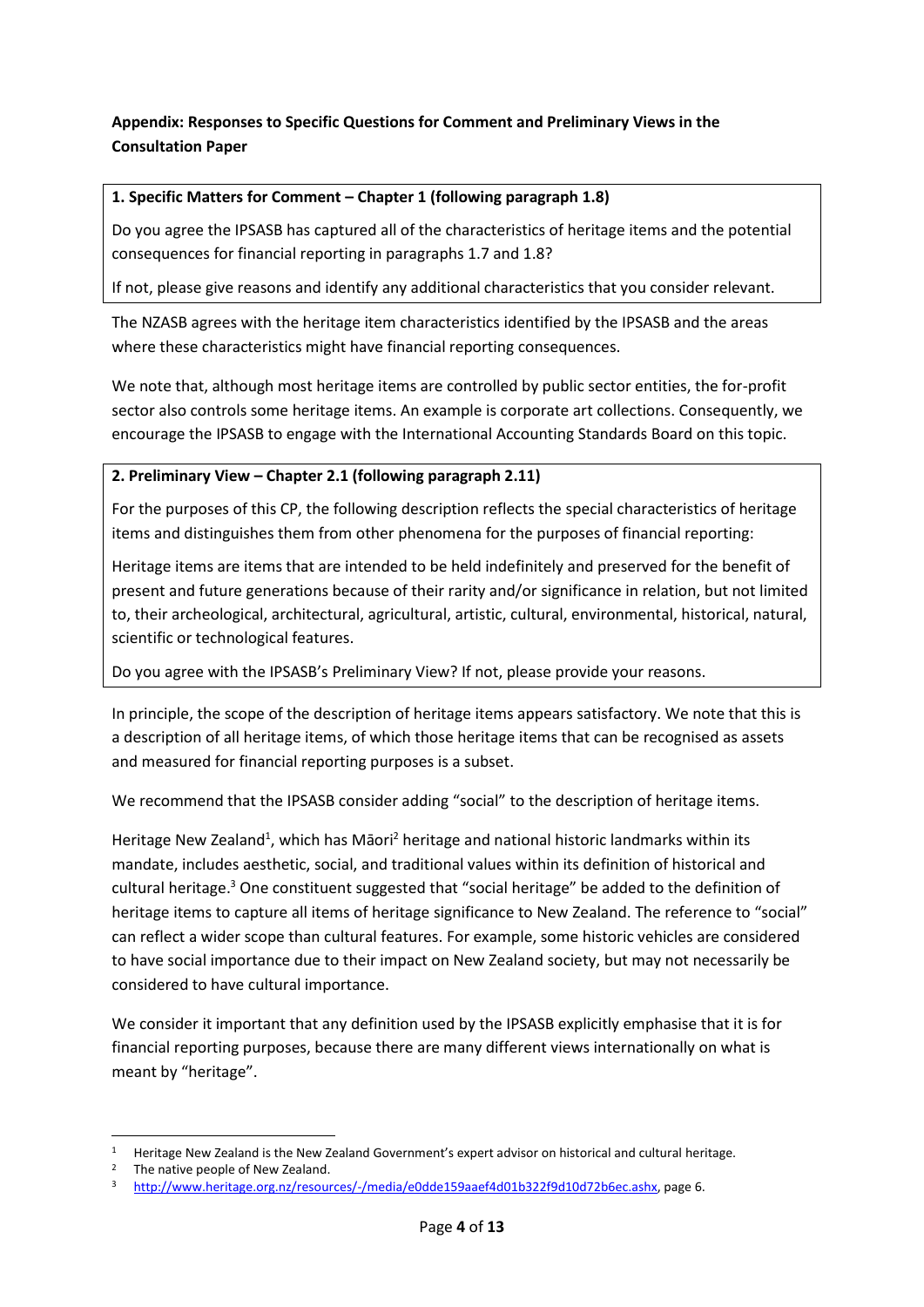# **3. Preliminary View – Chapter 2.2 (following paragraph 2.12)**

For the purposes of this CP, natural heritage covers areas and features, but excludes living plants and organisms that occupy or visit those areas or features.

Do you agree with the IPSASB's Preliminary View? If not, please provide your reasons.

The NZASB agrees that natural heritage covers areas and features.

However, we do not necessarily agree that natural heritage should specifically exclude living plants and organisms from the scope of heritage items. It is difficult to come to a definitive conclusion without understanding:

- (a) the implications of including or excluding particular items; and
- (b) the unit of account to be applied (i.e. the species or the individual plant/organism).

Living plants and organisms could, in some instances, be recognised as heritage assets when they meet the recognition criteria in the Conceptual Framework. For example, in New Zealand endangered species are often held in protected areas (within natural heritage sites) and are individually tagged. For these individual protected animals, there may be instances where control can be demonstrated and the recognition criteria satisfied. The kiwi, a native bird, and the tuatara, a native three-eyed lizard, are considered to be heritage animals in New Zealand.

Another example provided during outreach events was the native Kauri trees in New Zealand. The Kauri trees are, in some cases, thousands of years old which would fulfil the "longevity criteria". The Kauris are both rare and significant to New Zealanders, and particularly the Māori people, but are excluded from the description of natural heritage used within the CP.

Historical items of this nature could, under specific circumstances, meet the current requirements for recognition as property, plant and equipment.

We consider that in many instances living plant and organisms will not meet the asset recognition criteria in the Conceptual Framework. However, this should not necessarily preclude them from the scope of heritage items for disclosure purposes. The inclusion of living plants and organisms within the scope of heritage items will encourage entities to acknowledge the significance and importance of these heritage items in their financial statements through disclosures, when not recognised as assets. Information about unrecognised heritage assets, for which an entity has custodian and preservation obligations, would be useful in the financial statements or in the service performance information.

# **4. Preliminary View – Chapter 3 (following paragraph 3.11)**

The special characteristics of heritage items do not prevent them from being considered as assets for the purposes of financial reporting.

Do you agree with the IPSASB's Preliminary View? If not, please provide your reasons.

We agree that the special characteristics of heritage items do not prevent them from being considered as assets for financial reporting purposes.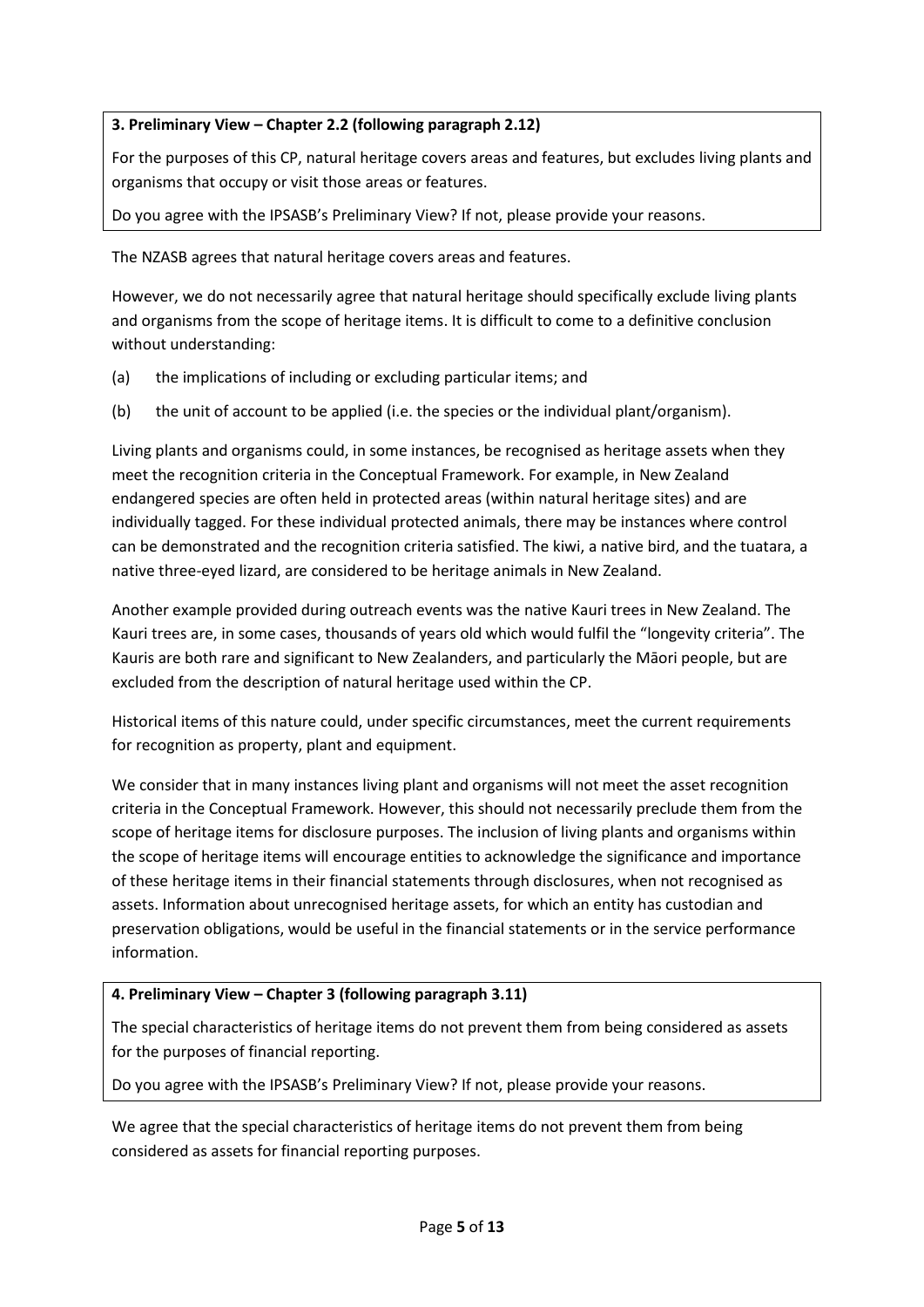The New Zealand PBE Standards, PBE IPSAS 17 and PBE IPSAS 31, require recognition and measurement of heritage assets. The requirements in PBE IPSAS 17 and PBE IPSAS 31 differ from the IPSASB's current requirements in IPSAS 17 and IPSAS 31.

For many years NZ GAAP has required that entities recognise and measure heritage assets in the same way as other items of property, plant and equipment when the asset recognition criteria are met.

The NZASB notes that there are instances where heritage assets are not able to be reliably measured and therefore are not recognised in the statement of financial position. Although non-recognition of heritage assets in such circumstances is appropriate, heritage assets should be recognised when they can be reliably measured.

# **5. Specific Matters for Comment – Chapter 4.1 (following paragraph 4.17)**

Do you support initially recognising heritage assets at a nominal cost of one currency unit where historical cost is zero, such as when a fully depreciated asset is categorised as a heritage asset then transferred to a museum at no consideration, or an entity obtains a natural heritage asset without consideration?

If so, provide your reasons.

In providing our response below, we have focused on the appropriate accounting treatment for an entity that is already applying IPSAS (i.e. not a first-time adopter of IPSAS) and the appropriate treatment on an on-going basis (i.e. not on first-time application of a new standard requiring recognition of heritage assets for the first time). We consider that transitional provisions (including whether any pragmatic relief should be provided to entities that have not recognised heritage assets previously) should be considered separately. We suggest that the IPSASB take a flexible approach to establishing transitional requirements, particularly those applying to entities which are determining deemed costs from current values for heritage assets on transition.

The NZASB does not support the recognition of heritage assets at one currency unit. Although this may be a pragmatic solution, we believe that perceptions about ascribing notional values are likely to vary across jurisdictions, and could be regarded as culturally insensitive. Our discussions with the Māori people about heritage has confirmed that this is the case in New Zealand.

We note that the recognition criteria in the Conceptual Framework require that items be measured in a way that satisfies the qualitative characteristics. Application of a one currency unit nominal cost contravenes the qualitative characteristics of relevance, faithful representation, comparability and verifiability. We also note that, conceptually, applying a value of one currency unit is quite different to depreciating an asset to zero.

A nominal cost approach is inconsistent with how we account for other assets that an entity receives in exchange for no consideration, such as donated non-heritage property, plant and equipment. IPSAS 17 requires that where an asset is acquired through a non-exchange transaction, its cost shall be measured at its fair value as at the date of acquisition.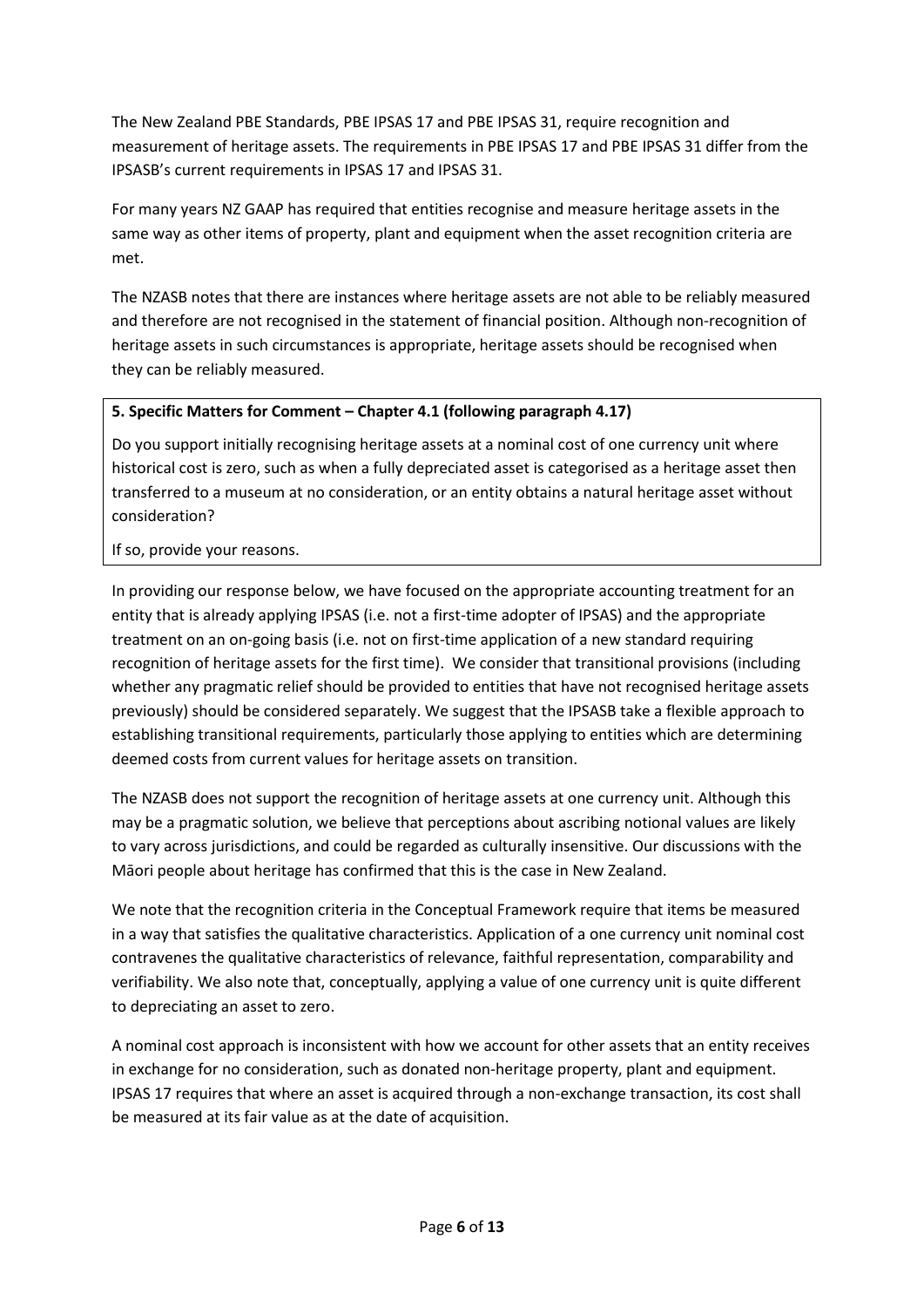Heritage items are sometimes difficult to value because they are unique, or have no ready market. However, we note that this difficulty is not limited to heritage items; many non-heritage items are also difficult to value.

We consider that when heritage items meet the asset recognition criteria, the measurement requirements at initial recognition should be consistent with the accounting for other assets.

#### **6. Preliminary View – Chapter 4.1 (following paragraph 4.40)**

Heritage assets should be recognised in the statement of financial position if they meet the recognition criteria in the Conceptual Framework.

Do you agree with the IPSASB's Preliminary View? If not, please provide your reasons.

The NZASB agrees with this Preliminary View. As noted in our earlier comments, we support the recognition of heritage assets for accountability and decision-making purposes. For example, we note that ascribing a financial value to an asset gives people more reason to preserve and care for that asset. The recognition of an asset in the financial statements is also useful when applying for funding to safeguard the asset for future generations.

We encourage the IPSASB to provide additional guidance on how to apply the recognition criteria to heritage items, given their unique characteristics. We note that demonstrating present control, a past event and service potential can be particularly challenging when accounting for heritage items.

We acknowledge that some aspects of Māori heritage may be unique. In particular, the concepts of ownership and asset valuation do not have a parallel in the Māori world-view which makes recognition of Māori heritage challenging for financial accounting purposes. The closest concept to control or ownership of heritage items used by the Māori people is the concept of *Kaitiakitanga* which differs from the legal concept of ownership frequently applied in financial reporting.

*Kaitiakitanga* means guardianship, protection, preservation or sheltering. Traditionally, Māori believe that all life is connected. People are not superior to the natural order; they are part of it. *Kaitiakitanga* grows out of this connection and expresses it in a modern context. *Kaitiakitanga* can apply to valued family items and include family heirlooms such as *korowai* (cloaks), *mere pounamu* (jade clubs) and books about *[whakapapa](http://www.teara.govt.nz/en/glossary#whakapapa)* (genealogy). An item that belongs to a person later becomes the property of all their descendants. It is cared for by an individual *kaitiaki* on behalf of the group. The *kaitiaki* is responsible for bringing the object to important occasions such as funerals, and for holding information about it.

Many Māori heritage items for which the concept of *Kaitiakitanga* applies are on loan to entities such as museums. Māori heritage represents a large proportion of many collections in New Zealand museums. For example, the largest museum in Auckland, New Zealand, has 70% of its Māori collection on loan from the Māori people.

We note that there are many different forms of guardianship of heritage assets such as ownership, co-ownership, lease, loan<sup>4</sup> and hybrid<sup>5</sup> e.g. part-owned and part-leased. An entity would need to

**.** 

<sup>4</sup> Loans maybe for a specific period, or indefinite.

This occurs in Heritage New Zealand's portfolio of Heritage properties.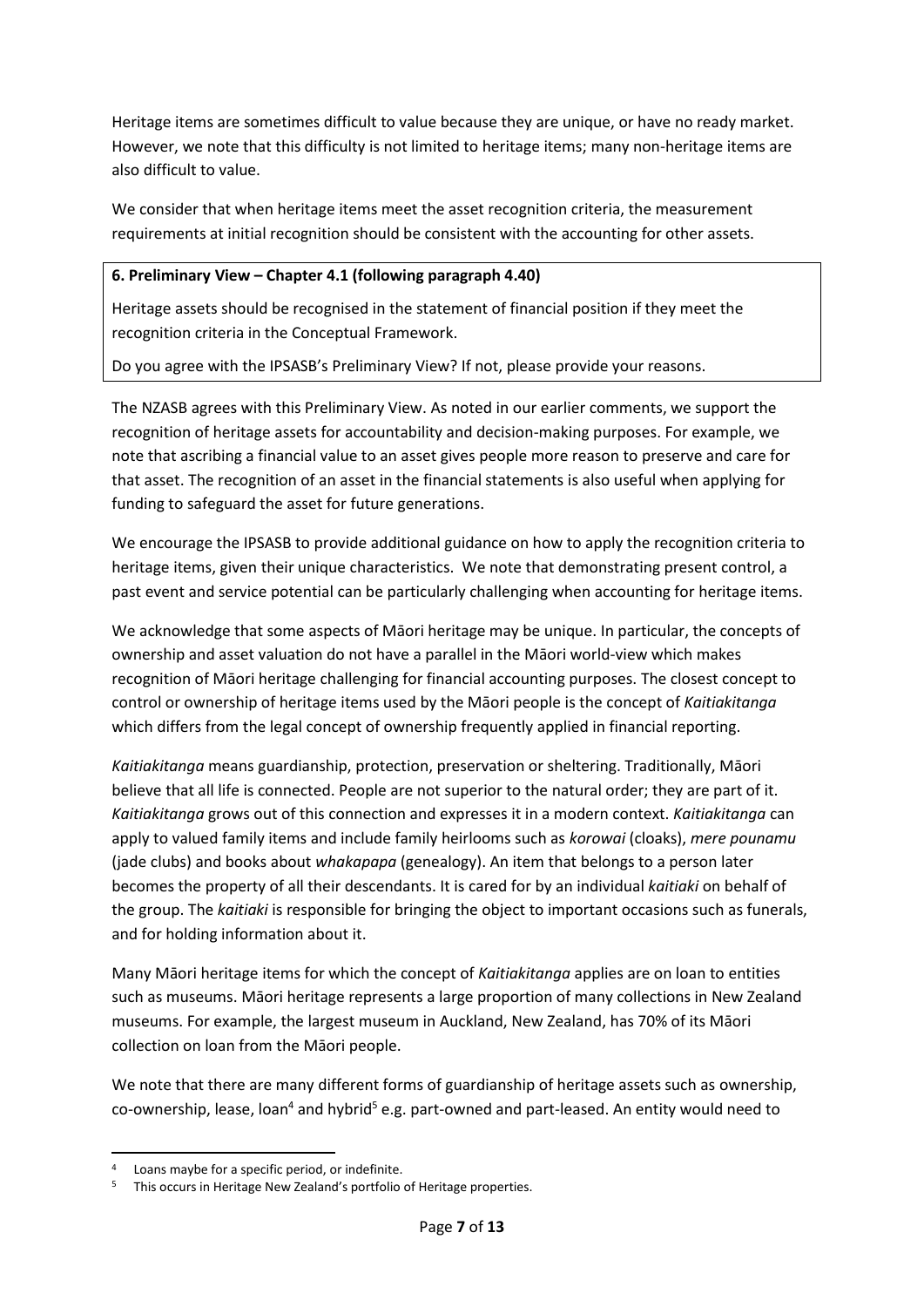consider its rights, and the rights of others, in relation to a heritage item to make a decision about recognition of that item as a heritage asset.

Our constituents would welcome guidance on the accounting for heritage items where the reporting entity has custodian and preservation responsibilities but may not necessarily have "control" or have ownership rights. We note that the New Zealand national museum, Te Papa Tongarewa, has produced a series of guides for New Zealand museums and art galleries, under the title *He Rauemi* Resource Guides. Guide No 8: *A Guide to Guardians of Iwi Treasures<sup>6</sup>* provides advice on the partnership between *iwi<sup>7</sup>* and museums for looking after Māori *taonga. <sup>8</sup>* Also, because paintings are often loaned between art galleries, guidance around the recognition of these heritage items would be useful.

### **7. Specific Matters for Comment – Chapter 4.2 (following paragraph 4.40):**

Are there heritage-related situations (or factors) in which heritage assets should not initially be recognised and/or measured because:

- (a) It is not possible to assign a relevant and verifiable monetary value; or;
- (b) The cost-benefit constraint applies and the costs of doing so would not justify the benefits?

If yes, please describe those heritage-related situations (or factors) and why heritage assets should not be recognised in these situations.

(a) Assigning a relevant and verifiable monetary value

The NZASB agrees that there are instances where heritage assets are not able to be reliably measured and therefore should not be initially recognised in the statement of financial position. Although non-recognition of heritage assets in such circumstances is appropriate, heritage assets should be recognised when they can be reliably measured.

We encourage the IPSASB to provide guidance on determining what constitutes reliable measurement, reflecting the unique characteristics of heritage assets. Any assistance or pragmatic solutions provided to assist preparers in the determination of the initial measurement of heritage assets will encourage a greater level of reporting of heritage assets in the statement of financial position.

In particular, we consider it important to distinguish measurement of heritage items for financial reporting purposes and measurement for other purposes. In New Zealand there is particular sensitivity surrounding assigning any financial value to cultural assets. Recording individual financial value to *taonga* invites a comparison of value that may be inconsistent or even offensive. Prioritising "only the most valuable" items raises further difficulty, because one significant source of value in a Māori framework is the *mana*<sup>9</sup> of the people connected to the artefact in question. Perception of value can depend on one's relationship with that person and is something that will alter with

1

<sup>6</sup> [https://www.tepapa.govt.nz/sites/default/files/8-a-guide-to-guardians-of-iwi-treasures\\_1.pdf](https://www.tepapa.govt.nz/sites/default/files/8-a-guide-to-guardians-of-iwi-treasures_1.pdf)

<sup>7</sup> *Iwi* means a Māori tribe.

<sup>8</sup> *Taonga* means a treasure in Māori culture.

<sup>9</sup> *Mana* means power, prestige or status.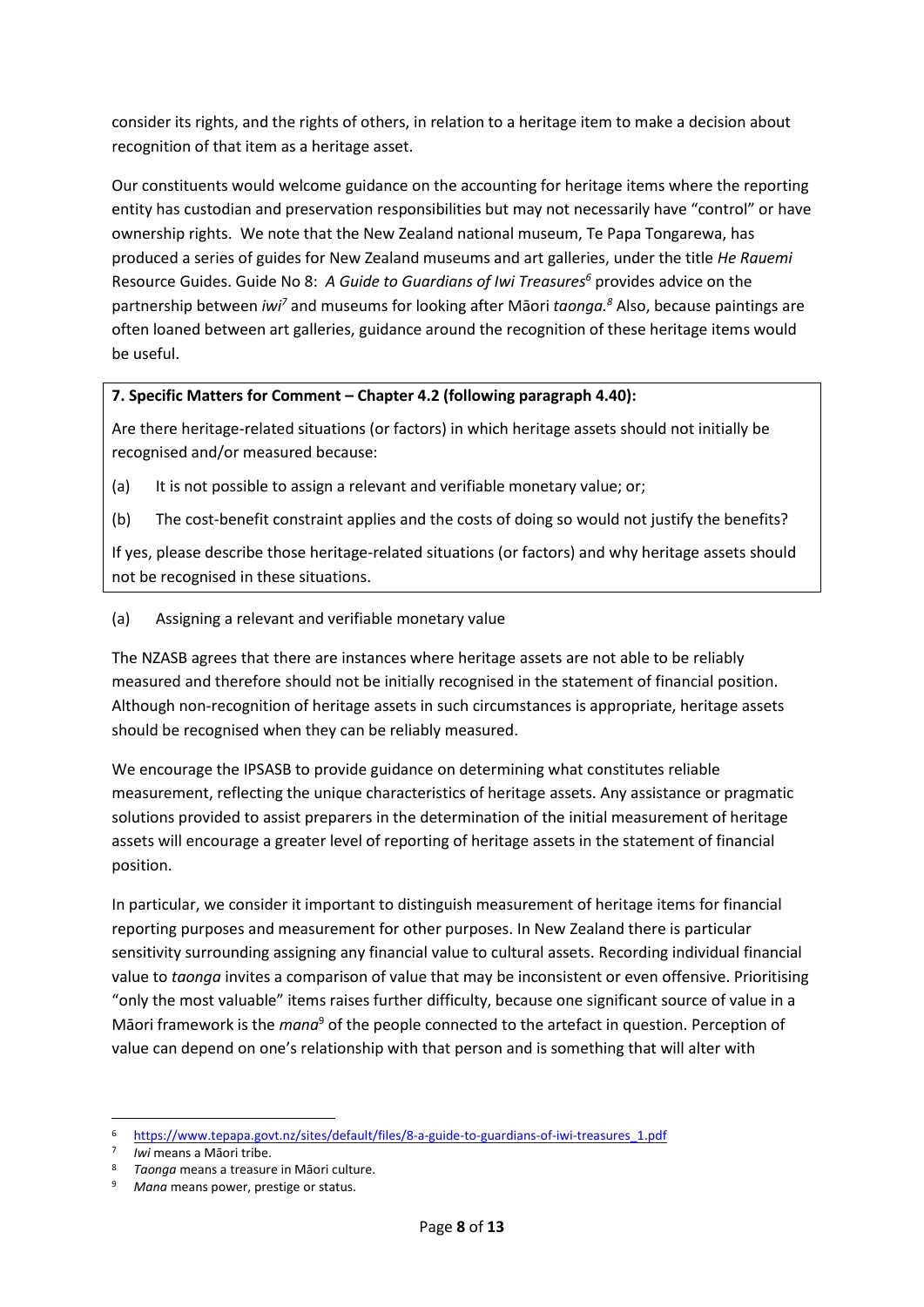context. Items of high value to one *hapu*<sup>10</sup> will not be significant to another so it becomes difficult to establish a hierarchy or any reliable or meaningful relativity.

Therefore, we recommend providing guidance that clarifies the objective of measurement for financial reporting purposes, as distinguished from other purposes.

When a heritage asset cannot be reliably measured, we would encourage the disclosure of information about its nature and significance of any unrecognised heritage assets. In these instances it may be more appropriate to disclose non-financial information about the heritage asset. We note that the preparation of non-financial information is not without cost and has its own challenges, such as the application of materiality.

### (b) Cost-benefit constraints

Although the Conceptual Framework states that the IPSASB will make assessments about costs and benefits in setting standards,<sup>11</sup> the Conceptual Framework does not suggest that these assessments would be made by individual entities. In applying standards, entities need to make judgements about the application of requirements in the standards to individual items, including consideration of materiality. The nature of heritage items is such that the criterion of "reliably measure" needs to be assessed on a case by case basis.

In order for the benefits of information about heritage items to exceed the costs of recognition, in our view, the IPSASB should promote pragmatic approaches to the first-time recognition of heritage items. We acknowledge the difficulty in initial recognition for assets acquired in non-exchange transactions when IPSAS 23 *Revenue from Non-Exchange Transactions* applies. However, we believe that the focus should be on assisting entities to undertake such measurements, rather than nonrecognition of heritage items on cost/benefit grounds where a reliable measure cannot be made. This is because, in our view, the recognition of heritage items is important for accountability purposes.

We also note the quantum of heritage items that some public sector entities hold. This suggests the need for pragmatic solutions to assist these entities. We also note that unit of account can be problematic, and indeed, judgements about the unit of account can change over time.

### **8. Preliminary View – Chapter 4.2 (following paragraph 4.40):**

In many cases it will be possible to assign a monetary value to heritage assets. Appropriate measurement bases are historical cost, market value and replacement cost.

Do you agree with the IPSASB's Preliminary View? If not, please provide your reasons.

The NZASB supports the overall objective of getting more heritage assets onto the balance sheet by helping entities to overcome the difficulties associated with assigning values.

**.** 

<sup>10</sup> *Hapu* means a number of extended family groups that form a sub-tribe.

<sup>11</sup> Paragraph 3.40 of the *Conceptual Framework for General Purpose Financial Reporting by Public Sector Entities.*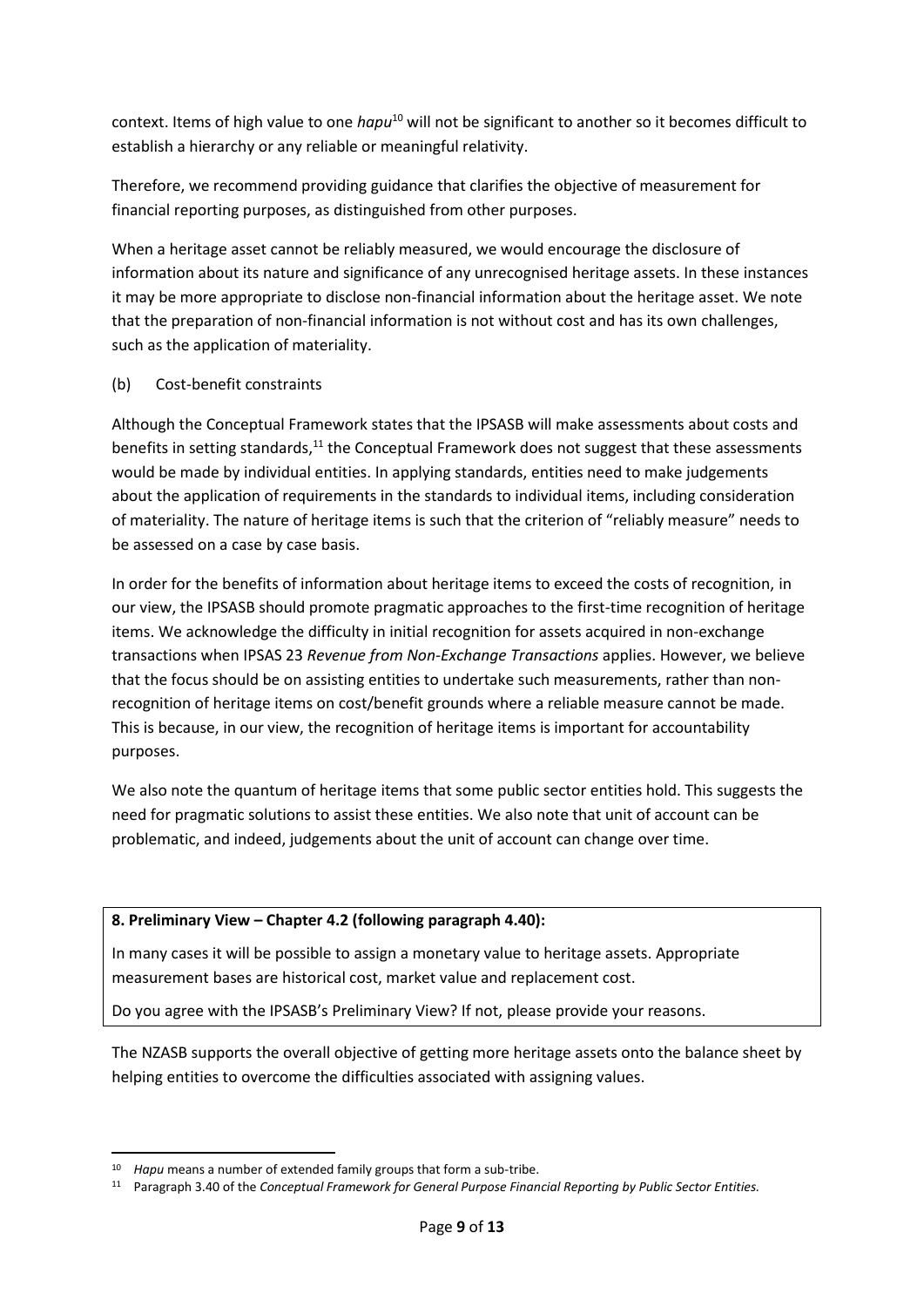In principle, we consider the initial and subsequent measurement options in IPSAS 17 are appropriate for heritage assets, although we feel additional guidance is needed to apply these approaches to reflect the unique characteristics of heritage assets.

We observe that there is often no market for heritage assets, and entities would find it particularly helpful if additional guidance was provided for determining the market value of heritage assets. There are various bases for arriving at a market value through valuation approaches, including an insurance valuation<sup>12</sup> which may be readily available and relevant. We suggest a wider pragmatic and flexible approach be taken to valuations, including for entities that apply the revaluation model for subsequent measurement, to mitigate the high costs of regular independent valuations (as discussed further in our response to question 10).

We also suggest guidance be provided on what is meant by replacement cost for heritage assets. In some cases, any replacement cost would be for a replica of the asset as the original could not be recreated. For example, in the case of replacement cost of an historic building, is the entity contemplating the replacement of what was already there, or a more modern version more suitable for contemporary needs? Following the 2010/11 Christchurch earthquakes the Christchurch Cathedral was severely damaged. The choice of how to replace Christchurch Cathedral lay with the Christchurch Anglican Diocese which considered whether it would rebuild the original (a replica), or build a modern 21<sup>st</sup> Century cathedral.<sup>13</sup> The Diocese has now decided to rebuild the original.

### **9. Specific Matters for Comment – Chapter 4.3 (following paragraph 4.40)**

What additional guidance should the IPSASB provide through its Public Sector Measurement Project to enable these measurement bases to be applied to heritage assets?

The IPSASB has a range of options available:

(a) amend standard(s);

**.** 

- (b) issue new standard(s);
- (c) provide general guidance; or
- (d) facilitate the sharing of specific guidance.

In making this decision, the IPSASB should consider the costs versus the benefits of these options, and the difficulty of being able to address the measurement of the wide range of heritage items such as museum collections, heritage properties and cultural icons.

We consider that the IPSASB issuing general guidance would be the most appropriate outcome. This should encourage more widespread recognition of heritage assets on the balance sheet, which, in turn, should support better management and preservation of heritage assets. Such guidance could draw upon the approaches applied in countries that currently recognise heritage items.

We also recommend that the IPSASB consult the International Valuation Standards Council to ensure that the valuation standards work effectively with the resultant general guidance.

<sup>12</sup> Although not a market value *per se*, it may be a suitable proxy in the context of a particular valuation.

<sup>13</sup> A third option was to gift the currently damaged ruin "as is" to the people of New Zealand.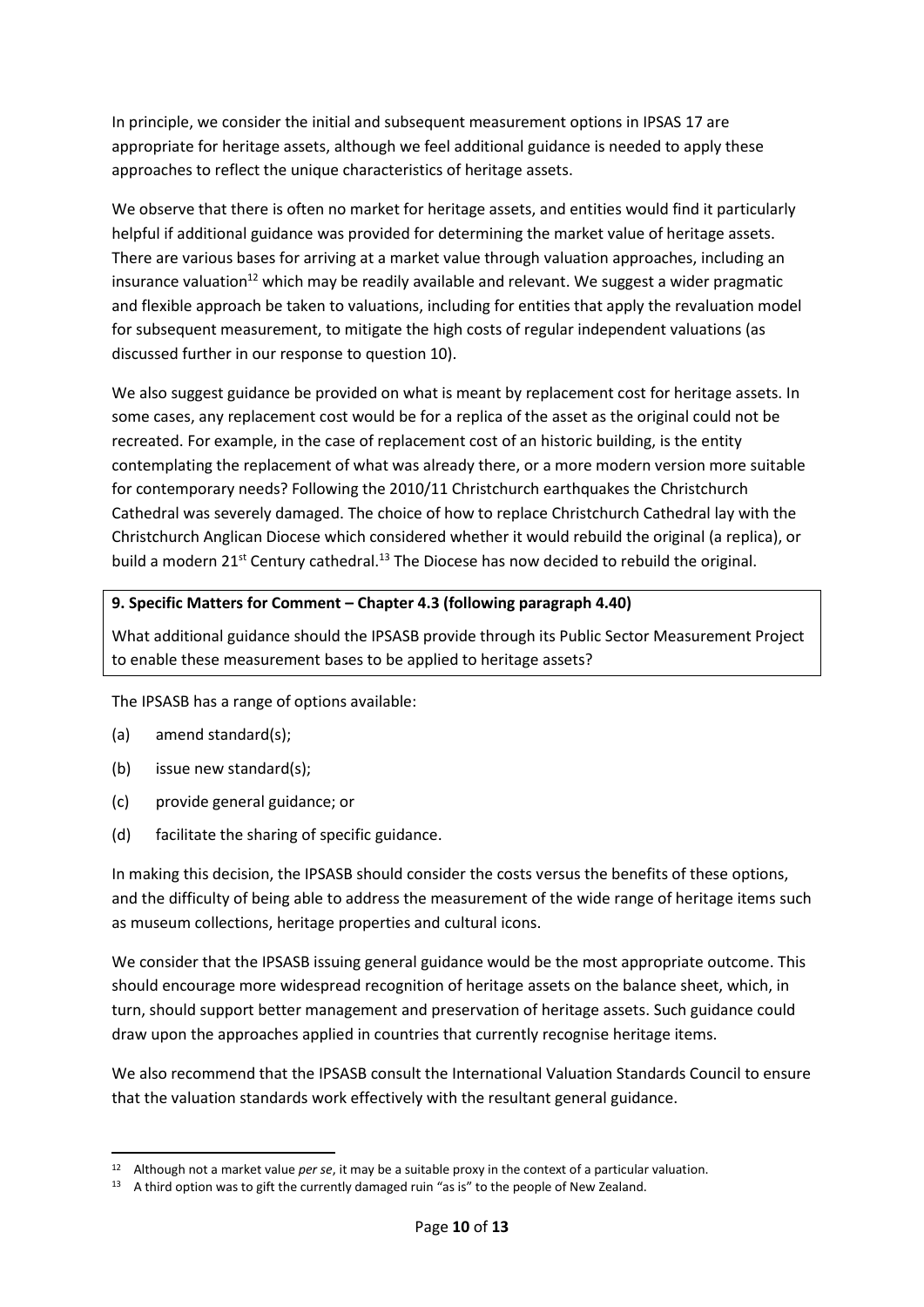# **10. Preliminary View – Chapter 5 (following paragraph 5.14):**

Subsequent measurement of heritage assets:

- (a) Will need to address changes in heritage asset values that arise from subsequent expenditure, consumption, impairment and revaluation.
- (b) Can be approached in broadly the same way as subsequent measurement for other nonheritage assets.

Do you agree with the IPSASB's Preliminary View? If not, please provide your reasons.

We have not identified any reason to disagree with the IPSASB's Preliminary View on the subsequent measurement of heritage assets. In principle, we consider the subsequent measurement options in IPSAS 17 are appropriate for heritage assets. In general, the basic accounting treatment is the same whether the asset is heritage or non-heritage. We note that the revaluation approach for subsequent measurement is an accounting policy choice.

However, we would encourage the IPSASB to take a pragmatic approach when developing the subsequent measurement approach requirements and guidance. This could include allowing for greater flexibility by giving consideration to the following.

- (a) Regularity of fair value valuations. Allowing for fair value valuations to be performed, say, once every 10 years, regardless of market movements. Requiring valuations to be carried out more regularly may not be relevant, given heritage assets are expected to be held indefinitely, and are not held for capital appreciation purposes. Our main concern is to ensure that entities are not required to do annual fair value assessments. This suggestion could create a special class of revaluations applicable only to heritage assets.
- (b) Allow rolling valuations over a specified period to spread valuation costs. Some guidance around how to manage this process would be useful for constituents. For example, with a three year valuation period, the guidance should require that only a third of the population needs to be fair valued in any year, and the other two-thirds would need no fair value assessment in that year. Rolling valuations could also have longer cycles than those used for non-heritage assets.
- (c) Allow smaller classes of assets based on the assets' heritage characteristics and significance (which would particularly assist art galleries<sup>14</sup>).

### **11. Specific Matter for Comment – Chapter 5 (following paragraph 5.14)**

Are there any types of heritage assets or heritage-related factors that raise special issues for the subsequent measurement of heritage assets?

If so, please identify those types and/or factors, and describe the special issues raised and indicate what guidance IPSASB should provide to address them.

Valuation costs are often identified as an obstacle to the recognition of heritage assets in financial statements. Entities can decide whether or not to revalue a particular class of assets.

**<sup>.</sup>** <sup>14</sup> For example, having classes by the century in which a picture was painted, or by artist, instead of having "all paintings" as one class.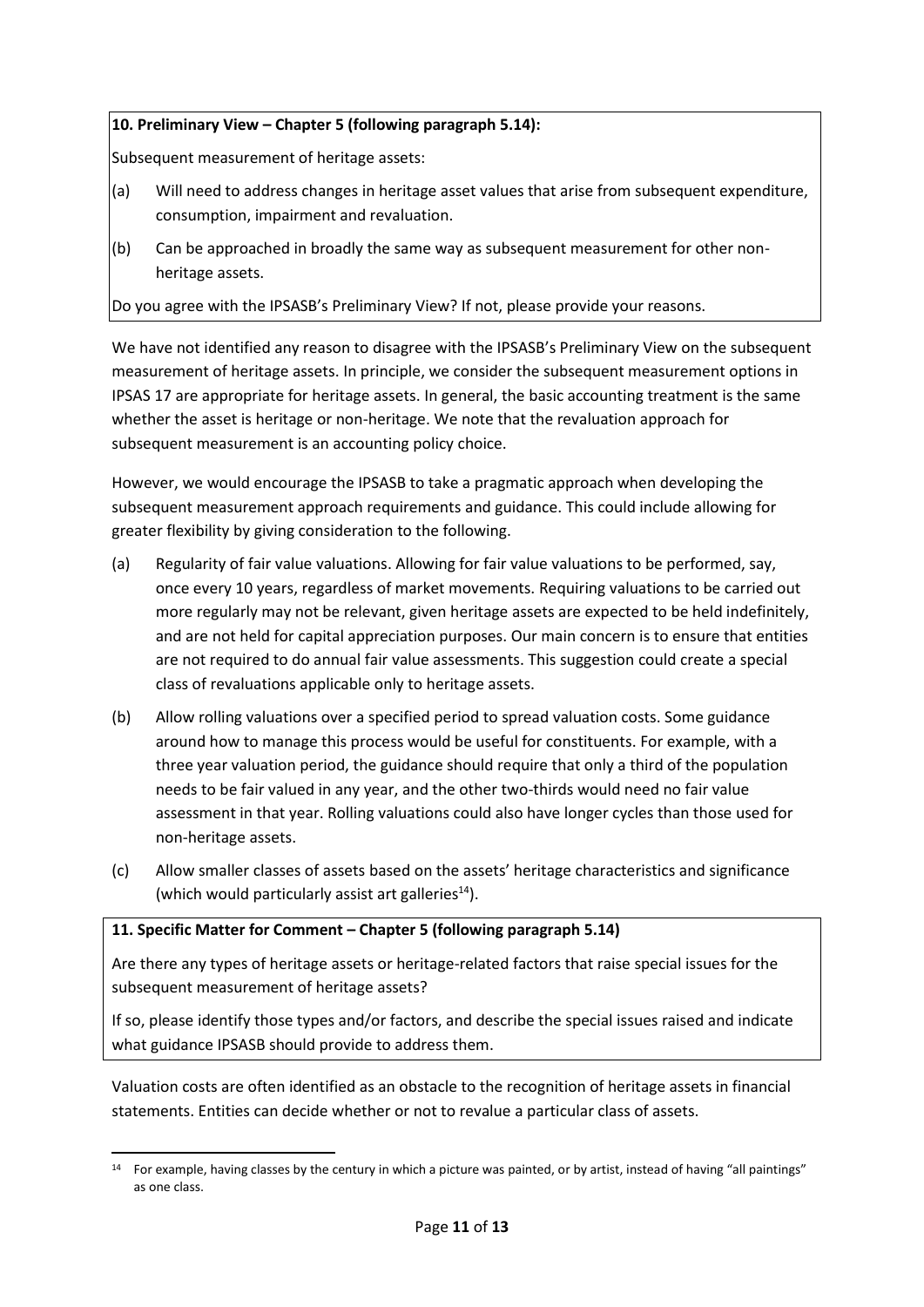For art galleries, a decision to revalue would mean that all art would need to be revalued, as the common practice in New Zealand is to treat all art as a single class. Allowing for, say, a triennial rolling valuation would mitigate these costs with all assets having a valuation that is not more than three years old. Longer rolling valuation periods could also be considered. In contrast, museums tend to hold items across a number of asset classes so the application of the revaluation requirements in standards is not as onerous. See our related comments in response to question 10 above.

Due to the nature and age of heritage assets, they often have higher than usual maintenance costs. However, we do not see a pressing need for guidance on how to account for such maintenance costs.

# **12. Preliminary View – Chapter 6 (following paragraph 6.10)**

The special characteristics of heritage items, including an intention to preserve them for present and future generations, do not, of themselves, result in a present obligation such that an entity has little or no realistic alternative to avoid an outflow of resources. The entity should not therefore recognise a liability.

Do you agree with the IPSASB's Preliminary View? If not, please provide your reasons.

We agree with this Preliminary View, noting that all the facts and circumstances need to be considered.

# **13. Preliminary View – Chapter 7 (following paragraph 7.9)**

Information about heritage should be presented in line with existing IPSASB pronouncements.

Do you agree with the IPSASB's Preliminary View? If not, please provide your reasons and describe what further guidance should be provided to address these.

We agree that the current disclosures for accounting for heritage assets are appropriate. Current disclosures are sensible and provide useful information.

Although we support heritage assets that meet the recognition criteria being recognised in financial statements, we acknowledge the limitations of financial statements, and the role that disclosures, or other forms of reporting, have in providing information about heritage items. For example, it is relevant for an entity with responsibility for managing heritage assets to provide information on its management of heritage assets in its service performance report.

As discussed earlier, we acknowledge that the value obtained for financial reporting purposes is not the only value that a heritage item may have for a community. In particular, the significance of a heritage item to an ethnic group is not readily converted to financial value but is nonetheless an important indicator of heritage in the museum community. The seminal reference on significance is *Significance 2.0, a guide to assessing the significance of collections,* a publication of the Collections Council of Australia Ltd.<sup>15</sup> This guide promotes the writing of a statement of significance for heritage collection items.<sup>16</sup> The statement of significance would usually be a one page summarised pictorial

1

<sup>15</sup> <https://www.arts.gov.au/sites/g/files/net1761/f/significance-2.0.pdf>

<sup>16</sup> *Ibid* pp38-41.